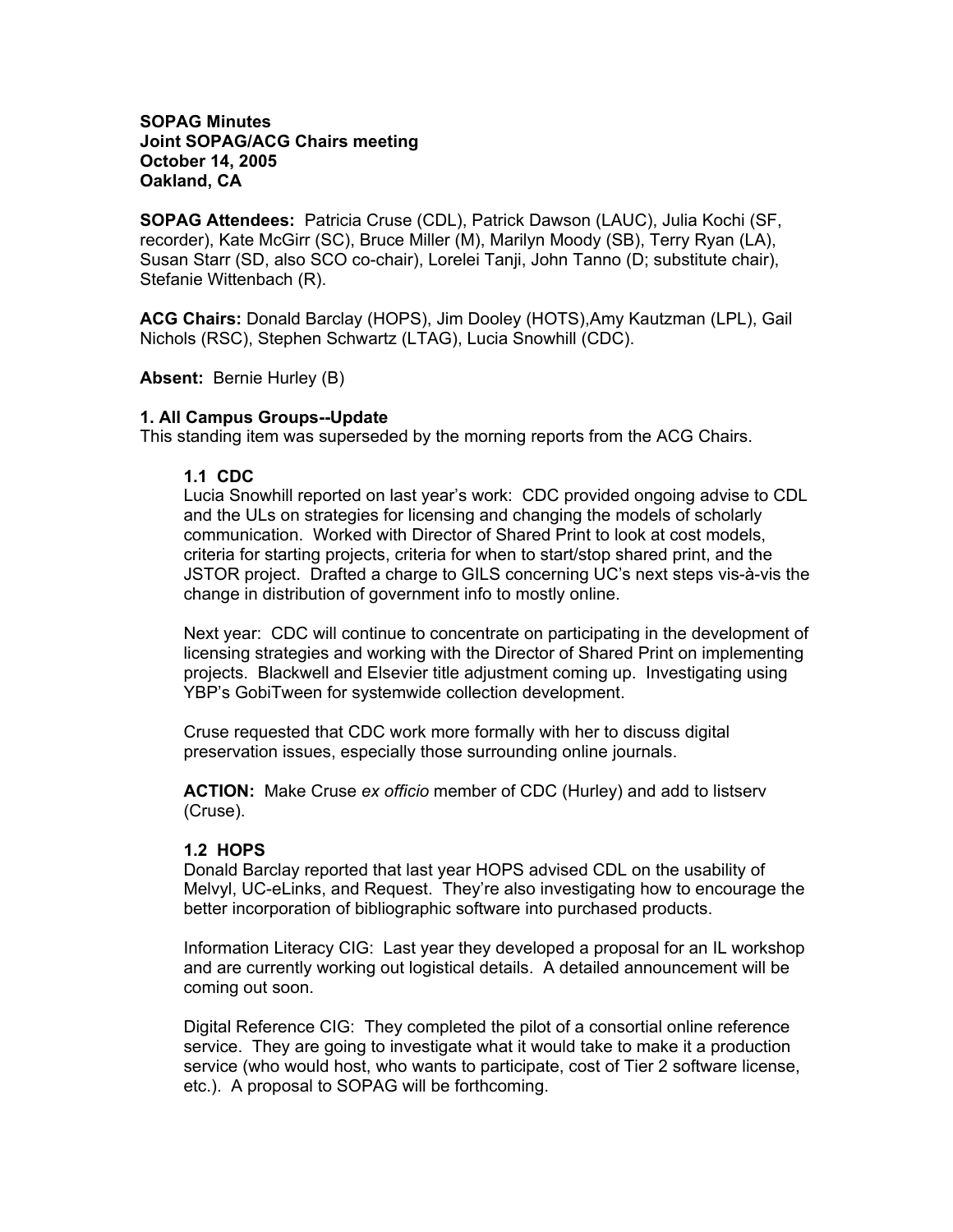**ACTION:** Barclay will provide SOPAG with analysis of the type of questions that were asked during the digital reference pilot.

Image Service Rollout AC: HOPS has been discussing the exact role and term of the group. SOPAG confirmed that it is a "task group" and not an ongoing group or CIG.

**ACTION:** Barclay will share comments/feedback, etc. from joint RSC/HOPS meeting with the Bibliographic Services TF.

#### **1.3 HOTS**

Jim Dooley reported that HOTS has spent a significant amount of time doing visioning exercises in rethinking Melvyl. They queried other consortia using Aleph to see how they configured their system and organized their workflow. They also provided detailed input to the ERMS TF on data elements.

Next year HOTS will respond to BSTF questions and recommendations, and they anticipate HOTS and ACIG will have significant role in implementing the ERMS.

Dooley reported that he felt the organization of HOTS and its subgroups worked well because HOTS members are also members of SCP SC and ACIG.

HOTS recommended a small change to the SCP Advisory Committee charge. Currently it states that members will serve staggered 2 year terms. HOTS suggested to SOPAG dropping the staggered 2 year terms from the charge.

**ACTION:** SOPAG approved the change to the SCP AC charge. **ACTION:** Dooley will remove that phrase from the SCP AC charge.

The need for the ACGs to communicate amongst themselves was discussed. It was recommended that the ACG chairs be copied on any charge sent to an ACG. If another ACG chair feels they have information to provide, they should contact the other chair.

**ACTION:** Hurley will copy the ACG chair listserv when he sends out charges to the ACGs.

The issue of eDissertations was brought up. It seems that many of the groups are talking about it, but no one group is the right one to address the issue.

**ACTION:** Hurley will add eDissertations as an item to the Nov. SOPAG agenda. **ACTION:** Cruse will pull together information she has and share it with SOPAG. **ACTION:** SOPAG members will get updates from their campuses on what's being done on their campuses.

#### **1.4 LPL**

Amy Kautzman announced that Eric Scott (Merced) will be the new chair beginning Oct. 17<sup>th</sup>.

LPL had a long discussion about its continued role and charge. There are continued privacy issues surrounding issues such as digital reference, access to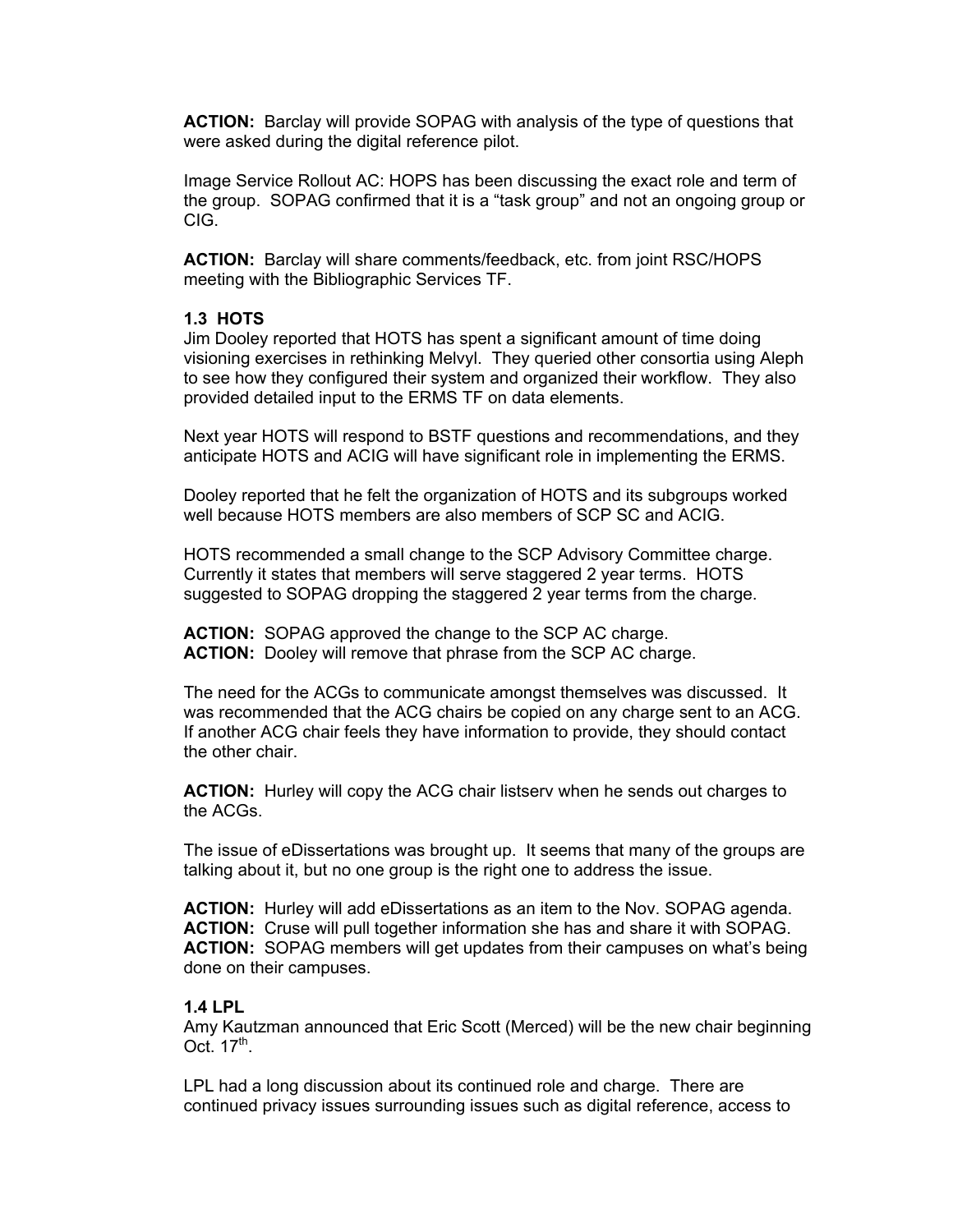sensitive health information, circulation records, etc. Privacy issues become more relevant when they are tied to real projects, so their main goal would be to liaise with other ACGs and the projects they're working on.

**ACTION:** SOPAG agreed that LPL should continue as an ACG.

# **1.5 LTAG**

Stephen Schwartz reported that LTAG has been investigating web conferencing. LTAG has used Oracle's web conferencing tool and found that it has made phone conferences more productive. LTAG recommended that this service be made available to the ACGs and CIGs and recommended the service be outsourced.

To lessen the cost, several campuses volunteered to host a user: Merced would host a user for HOPS, HOTS, and LPL; UCLA would host a user for LTAG; UCSB would host a user for SOPAG and CDC. **(NOTE: RSC still lacks a host.)** 

**ACTION:** SOPAG accepted LTAG's recommendation. **ACTION:** Moody will talk to Sarah Pritchard (ULs Convener) and investigate funding the service for 4 hosts. **ACTION:** Cruse will investigate systemwide funding prospects.

Next year LTAG plans to work on projecting technology trends/changes for the next 5-10 years. The focus will be on identifying the key drivers and the technical infrastructure that will be needed to support the changes. Tanno encouraged them to talk with other ACGs and BSTF. Kochi suggested including what type of staff skills will be necessary to meet these trends/changes.

# **1.6 RSC**

Gail Nichols reported RSC has been very active, and its subgroups, IAG and CAG, are very good about raising issues. RSC submitted Special Collections ILL and Media Sharing reports this year. They also held an ISO ILL workshop. The VDX rollout is continuing. Current project status is available at http://www.cdlib.org/inside/projects/request/vdx/currentVDXstatus.html. The unexpected OCLC ISO ILL implementation problem was an enormous challenge.

Nichols reported that book borrowing continues to increase sharply; article borrowing is slightly decreasing.

RSC received a request from an Australian institution to extend peer-to-peer ISO ILL. RSC feels they need a billing system before peer-to-peer ISO ILL can be extended beyond UC.

# **1.6.1 ILL Reserve Issue**

RSC has done a survey to see how often Reserve items have been requested via ILL. SOPAG stressed that we need to rethink the whole issue of denying ILL for Reserves material. Why should an ILL request be denied just because the item is on reserve at the requester's campus.?

**ACTION:** Nichols will continue RSC discussions.

# **1.6.2 Copyright Clearance Center**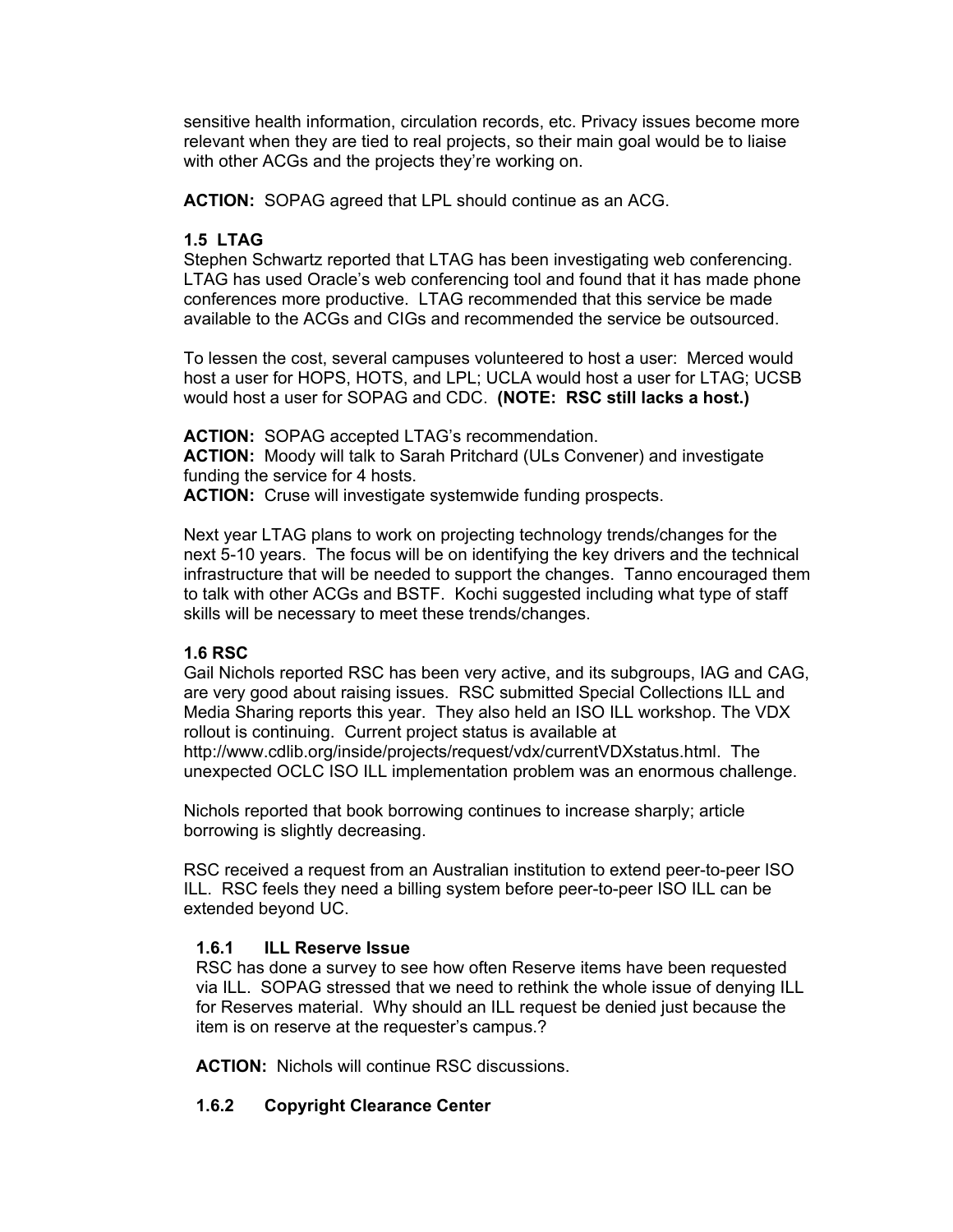CCC is offering a volume purchasers discount that allows consortia to pay \$1 a transaction instead of \$3 a transaction. Some campuses already qualify on their own. RSC is developing a recommendation that UC create a UC consortia so all libraries are eligible for the discounted price. Moody mentioned that another way to get this discount is to join Amigos. A recommendation to SOPAG will be forthcoming.

# **1.6.3 Barriers to sharing media collections**

The document Tanno compiled was discussed.

**ACTION:** Wittenbach will resend Riverside response. **ACTION:** Tanno will draft a background document on what we're trying to accomplish.

**ACTION:** Hurley should keep this item on the agenda.

#### **1.7 SCO**

Susan Starr reported that the SCOs were charged in September. Their goals this year are very specific. SCO has begun work on a faculty outreach program that coordinates with the Academic Senate Special Committee on Scholarly Communication's white papers. They are discussing what do to with the SCO public website.

SCO suggested changes to its charge.

**ACTION:** SOPAG accepts SCOs' suggested changes to their charge.

# **2. Task Force Reports**

# **2.1 Bibliographic Services Task Force**

BSTF is working very hard. They are at the end of generating alternative solutions and engaged in doing an analysis of solutions. They are focusing on those solutions that have a medium to high impact.

BSTF is on track to deliver the report to SOPAG by mid-November. Ryan suggested that the interim report be posted on the SOPAG website before the official call for comments (i.e., before January), so people can begin to read it.

# **2.2 SOPAG RLF Persistent Procedures TF**

The ULs accepted the Phase 1 report. They suggested increasing the period to identify non-persistent item from 6 to 9 months. In addition, they needed an articulation of phrase "equal rights of access."

**ACTION:** Hurley will forward the ULs' comments to the Task Force. **ACTION:** Ryan will talk to C. Bellanti about continuing to chair the committee long enough to reply to the ULs' comments and finish the report.

# **3. Report on CDL Related Items**

CDL is collecting websites about Hurricanes Katrina and Rita. They are crawling about 760 websites and have been doing so for around 40 days. The Stanford Computer Science Department and the San Diego Supercomputer Center are assisting with collecting and storing the content. They're working with LC to identify